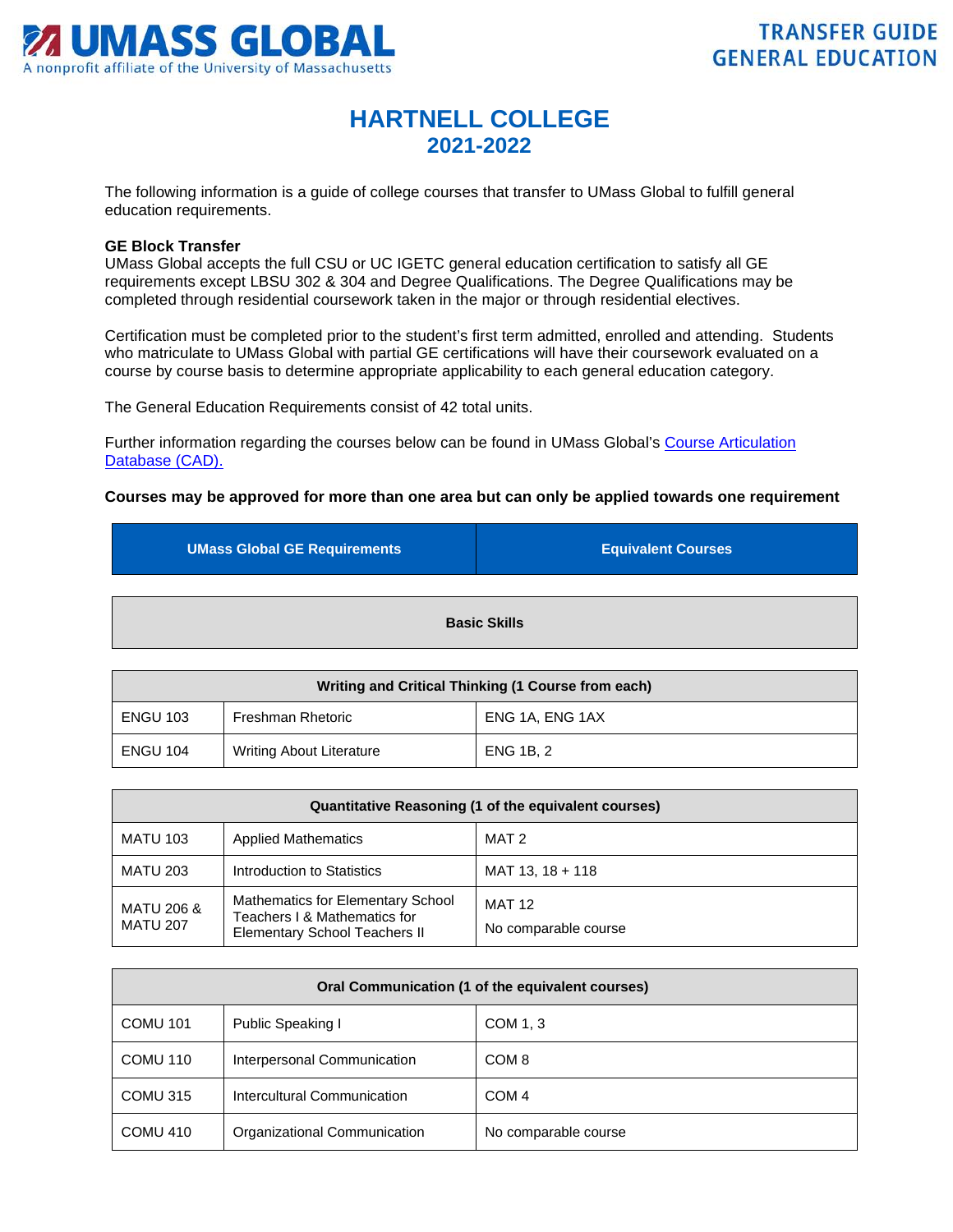## **Breadth Requirements**

| Humanities (3 courses from 3 different areas totaling 9 credits)                                       |                                                                                                                                     |
|--------------------------------------------------------------------------------------------------------|-------------------------------------------------------------------------------------------------------------------------------------|
| <b>Communications</b><br>Subject Codes: COMU                                                           | <b>BUS 175</b><br>COM 1*, 2, 3*, 4*, 5, 8*<br>*Cannot double-count with Communications requirement                                  |
| <b>English</b><br>Subject Codes: ENGU                                                                  | ENG 17, 22, 24, 26, 31, 32, 33, 41, 44A, 44B, 46A, 46B,<br>47A, 47B, 48                                                             |
| <b>Fine Arts</b><br>Subject Codes: ARTU, MUSU, THDU, FAUU, FTVU<br>Must be 2 semester units or greater | ART 1A, 1B, 10<br>ETH 7, 12<br><b>HIS 55</b><br>MUS 1A, 2, 5, 6, 7, 8, 46, 47, 48, 49<br>PHO <sub>1</sub><br>TAC 1, 2, 3, 7, 23, 50 |
| <b>Foreign Language</b><br>Subject Codes: FLUU, SPNU, GERU, FRNU                                       | ASL 1, 2, 3<br>SPA 1, 1S, 1X, 2, 2S, 2X, 3, 3S, 4, 4S                                                                               |
| <b>Humanities</b><br>Subject Codes: HUMU                                                               | $ETH 6*$<br>IDS 1*, 2*<br>SOC 30*<br>*Cannot Double Count with Social Science Requirement                                           |
| <b>Liberal Studies</b><br>Subject Codes: LBSU<br>Excludes LBSU 300                                     | No comparable course                                                                                                                |
| Philosophy<br><b>Subject Codes: PHLU</b>                                                               | PHL 2, 10, 15                                                                                                                       |
| <b>Religious Studies</b><br><b>Subject Codes: RELU</b>                                                 | <b>HIS 47</b>                                                                                                                       |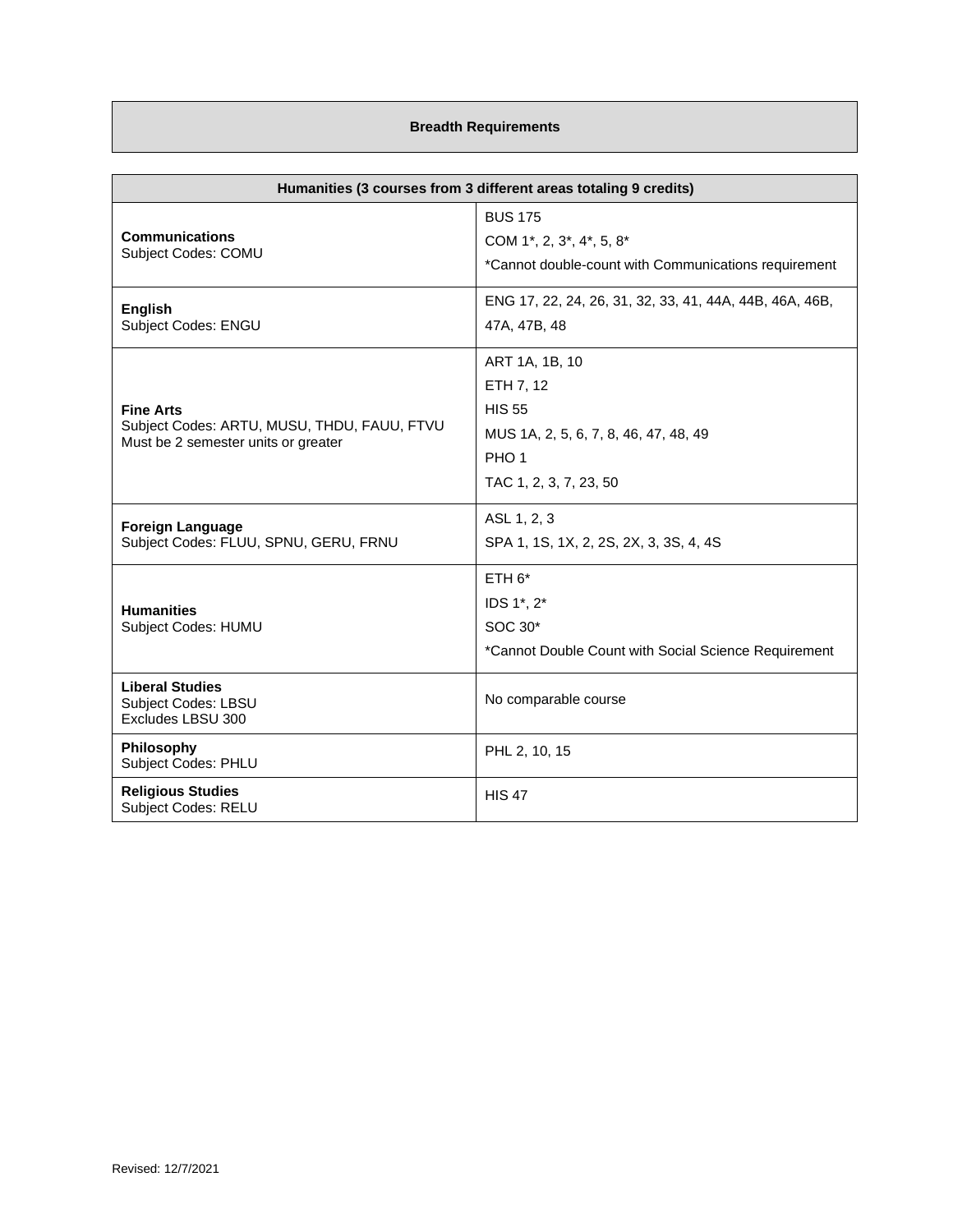| Natural Sciences (2 courses, totaling 6 credits)                                                                                |                                                                |
|---------------------------------------------------------------------------------------------------------------------------------|----------------------------------------------------------------|
| <b>Natural Science</b><br>Lab credit is not required.<br>Subject Codes: BIOU, CHMU, ESCU, FSNU, LPSU,<br>LSCU, NSCU, PSCU, PHYU | ABT 90, 92, 135                                                |
|                                                                                                                                 | ANT <sub>1</sub>                                               |
|                                                                                                                                 | AST 1, 1L                                                      |
|                                                                                                                                 | BIO 1, 2, 3, 5, 6, 6L, 10, 11, 12, 13, 18, 20, 27, 30, 42, 47, |
|                                                                                                                                 | 48, 48L                                                        |
|                                                                                                                                 | CHM 1A, 1B, 12A, 12B, 22, 23, 60                               |
|                                                                                                                                 | GEG <sub>1</sub>                                               |
|                                                                                                                                 | GEL 1, 2, 6, 25                                                |
|                                                                                                                                 | MET <sub>1</sub>                                               |
|                                                                                                                                 | <b>NUTR 1, 51</b>                                              |
|                                                                                                                                 | OCN <sub>1</sub>                                               |
|                                                                                                                                 | PHY 2A, 2B, 4A, 4B, 4C, 10, 32                                 |

| Social Sciences (3 courses from 3 different areas totaling 9 credits) |                                                                |
|-----------------------------------------------------------------------|----------------------------------------------------------------|
| <b>Criminal Justice</b><br>Subject Code: CJCU                         | ADJ 1, 2, 4, 5, 10, 51                                         |
| <b>Early Childhood Education</b><br>Subject Code: ECEU                | ECE 1, 2, 4, 6, 9, 10, 11, 12, 19, 20, 24, 26, 27, 53, 54      |
| <b>Economics</b><br>Subject Code: ECNU                                | ECO 1, 5, 10                                                   |
| <b>History</b><br>Subject Code: HISU                                  | HIS 4A, 4B, 5A, 5B, 6, 10, 17A, 17B, 40, 46A, 46B, 49A,<br>49B |
| <b>Legal Studies</b>                                                  | ADJ 3                                                          |
| Subject Code: LEST                                                    | <b>LAW 41</b>                                                  |
| <b>Marketing</b><br>Subject Code: MKTU                                | No comparable course                                           |
| <b>Organizational Leadership</b><br>Subject Code: OLCU                | No comparable course                                           |
|                                                                       | <b>ADJ 33</b>                                                  |
| <b>Political Science</b><br>Subject Code: POSU                        | ETH <sub>5</sub>                                               |
|                                                                       | POL 1, 2, 3, 5, 6                                              |
| <b>Psychology</b><br>Subject Code: PSYU                               | PSY 2, 6, 9, 10, 12, 14, 15, 22, 25, 41, 42                    |
| <b>Social Science</b><br>Subject Code: SSCU                           | ANT 10, 20                                                     |
|                                                                       | ETH 1, 2, 3, 4, 6*                                             |
|                                                                       | <b>GEG 10</b>                                                  |
|                                                                       | IDS 1*, 2*                                                     |
|                                                                       | SJS 20, 22                                                     |
|                                                                       | SOC 15, 20, 30*                                                |
|                                                                       | *Cannot Double Count with Humanities Requirement               |